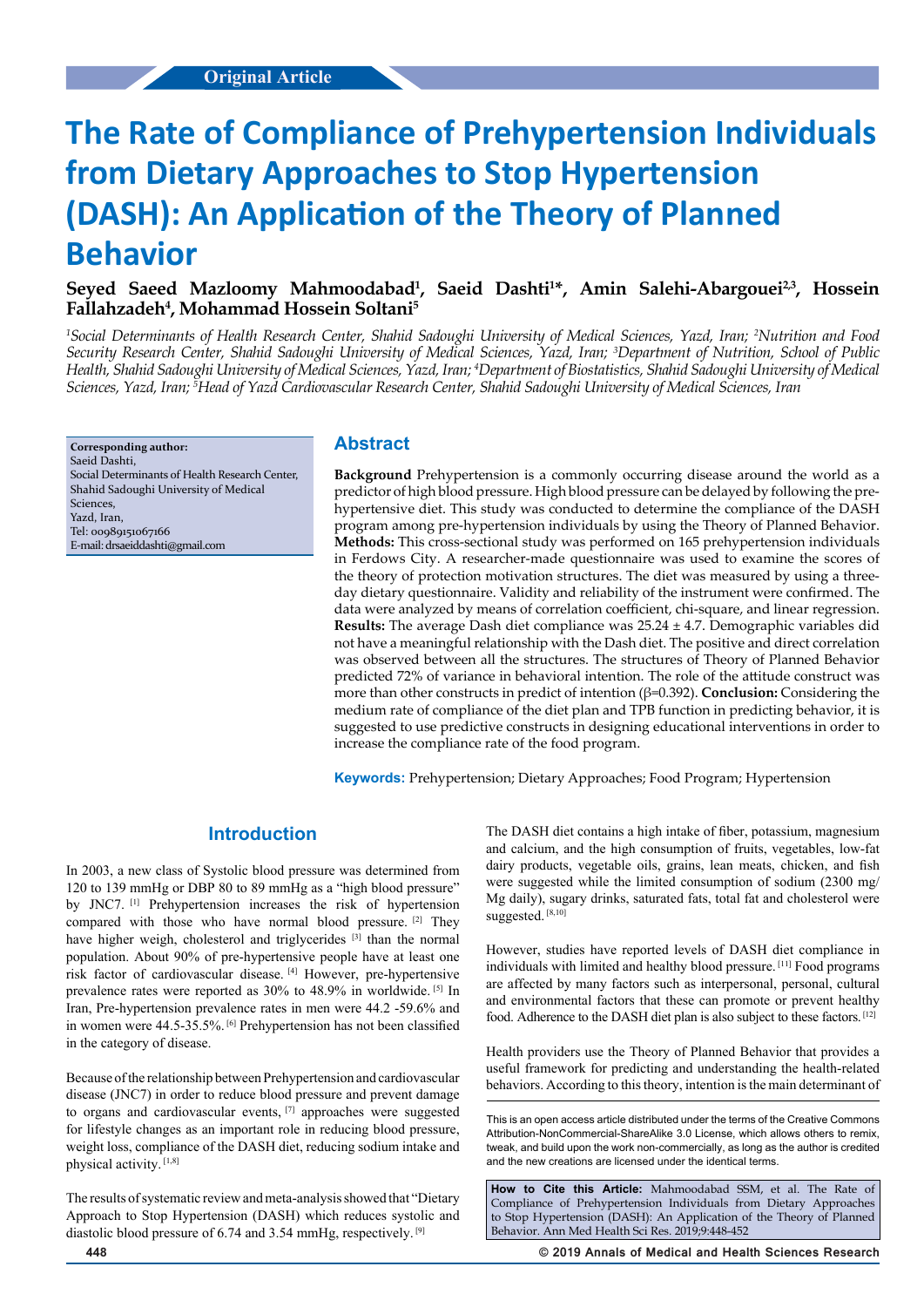behavior. The intention of the individual is influenced by three factors of attitude, subjective norms and perceived behavioral control. [13] The theory of planned behavior is considered as an appropriate framework for predicting nutritional behaviors such as fruit and vegetable consumption, fast food consumption, healthy snacks consumption, and breakfast eating. [14,15]

Considering that people with high prehypertension are at high risk for promoting control strategies in nutrition, recognizing the influencing factors on the Dash diet compliance can increase the effectiveness of educational interventions, and this study is aimed at determining the compliance of the DASH program which was conducted among prehypertension individuals by using the theory of planned behavior.

## **Materials and Methods**

The present study was a cross-sectional descriptive-analytic study which was carried out on 165 prehypertension people in Ferdows city who were willing to participate in the study in winter 2018. Inclusion criteria of the study included: A person's blood pressure should be within the range of pre-hypertension, they should be satisfied with the presence in the study. Exit criteria included 1-diagnosis of diabetes, kidney failure and inability to answer questions. Cluster sampling was sampling method. As health centers were considered as clusters, then two of them were selected randomly and available pre-hypertensive subjects were examined. The necessary explanations regarding the study and the confidentiality of their information described to the participants. A 3-day food records questionnaire was used to determine the pre-hypertensive person's dietary intake.

The Dietary Approaches to Stop Hypertension (DASH) assessment was based on the scoring of diet based on 8 food components including fruits, vegetables, grains, legumes and meals, low fat dairy products, red and processed meat, sweet beverages and salt intake. The subjects were ranked in different quintuple according to their intake for each component of the diet pattern. In the DASH diet plan, receiving more than 5 first groups and receiving low amounts of meat, sweet beverages and salt is desirable, so the lowest quintuple get the less amount of meat, sweet beverages and salt, which it would get the lowest score 5 and the highest quintuple would get 1. Then scores ranged from 8 to 40 in the DASH diet plan. People whom their score were more, they compliance the DASH diet and vice versa. [16]

| Table 1: Characteristics and level of dash diet in pre-hypertensive patients. |                    |                    |                |                |    |                |            |             |  |
|-------------------------------------------------------------------------------|--------------------|--------------------|----------------|----------------|----|----------------|------------|-------------|--|
|                                                                               | <b>Variables</b>   | Level of dash diet |                |                |    |                |            |             |  |
|                                                                               |                    | 1                  | 2              | 3              | 4  | 5              | N (%)      | P value     |  |
| Gender                                                                        | Female             | 13                 | 18             | 12             | 12 | 13             | 68 (43)    | $P = 0.174$ |  |
|                                                                               | Male               | 21                 | 11             | 19             | 24 | 15             | 90(57)     |             |  |
|                                                                               | Under 30 years old | 2                  | $\mathbf{1}$   | 1              | 0  | 0              | 4(2.5)     |             |  |
|                                                                               | 30 to 40           | 5                  | 6              | 6              | 3  | 2              | 22 (13.9)  |             |  |
| Age                                                                           | 40 to 50           | 12                 | 10             | 15             | 15 | 11             | 63 (39.9)  | $P = 0.751$ |  |
|                                                                               | 50 to 60           | 12                 | 10             | 9              | 14 | 12             | 57(36.1)   |             |  |
|                                                                               | Over 60 years old  | 3                  | $\overline{c}$ | 0              | 4  | 3              | 12(7.6)    |             |  |
|                                                                               | primary            | 10                 | 9              | 4              | 9  | 9              | 37(26.1)   | $P = 0.222$ |  |
| Level of education                                                            | Diploma            | 10                 | 12             | 13             | 11 | 14             | 60 (38.2)  |             |  |
|                                                                               | Academic           | 14                 | 8              | 14             | 15 | 5              | 56 (35.7)  |             |  |
| <b>Marital status</b>                                                         | Married            | 29                 | 29             | 30             | 35 | 27             | 150 (94.9) |             |  |
|                                                                               | Single / Divorced  | 5                  | 0              | 1              | 1  | 1              | 8(5.1)     | $P = 0.327$ |  |
|                                                                               | housewife          | 11                 | 17             | 10             | 13 | 12             | 63 (40.1)  |             |  |
| Job                                                                           | Employee           | 12                 | 7              | 9              | 7  | 4              | 39(24.8)   | $P = 0.342$ |  |
|                                                                               | Retired            | 5                  | 3              | $\overline{7}$ | 9  | 9              | 33(21)     |             |  |
|                                                                               | self-employed      | 5                  | $\overline{2}$ | 5              | 7  | 3              | 22 (13.9)  |             |  |
| <b>BMI</b>                                                                    | normal             | 26                 | 23             | 27             | 28 | 22             | 126 (80.3) | $P = 0.173$ |  |
|                                                                               | Overweight         | 5                  | 5              | 3              | 8  | $\overline{4}$ | 25 (15.9)  |             |  |
|                                                                               | fat                | 3                  | 1              | $\Omega$       | 0  | 2              | 3.8        |             |  |
|                                                                               | good               | 9                  | 4              | 8              | 9  | 3              | 33(20.9)   |             |  |
| Economic situation                                                            | average            | 23                 | 24             | 21             | 27 | 25             | 120 (75.9) | $P = 0.433$ |  |
|                                                                               | weak               | 2                  | 1              | $\overline{c}$ | 0  | 0              | 5(3.2)     |             |  |

| <b>TPB Constructs</b>     | Mean  | <b>SD</b> |             | 2             | 3           | 4            | 5 |
|---------------------------|-------|-----------|-------------|---------------|-------------|--------------|---|
| Attitude                  | 4.36  | 0.67      |             |               |             |              |   |
| Subjective Norm           | 4.39  | 0.62      | R=0.713**   |               |             |              |   |
|                           |       |           | $P=0.000$   |               |             |              |   |
| Perceived                 |       |           | R=0.531**   | R=0.544**     |             |              |   |
| <b>Behavioral Control</b> | 4.44  | 0.62      | P < 0.000   | $P=0.000$     |             |              |   |
| Intention                 |       |           | $R=0.722**$ | $R = 0.657**$ | R=0.602**   | 1            |   |
|                           | 4.35  | 0.66      | P < 0.000   | $P=0.000$     | $P = 0.000$ |              |   |
| Dash diet                 | 25.24 |           | $R = 0.105$ | $R = 0.086$   | R=0.215**   | $R = 0.199*$ |   |
|                           | 4.7   |           | $P=0.202$   | $P = 0.300$   | $P=0.007$   | $P = 0.015$  |   |

\*Correlation is significant at the 0.05 level (2-tailed).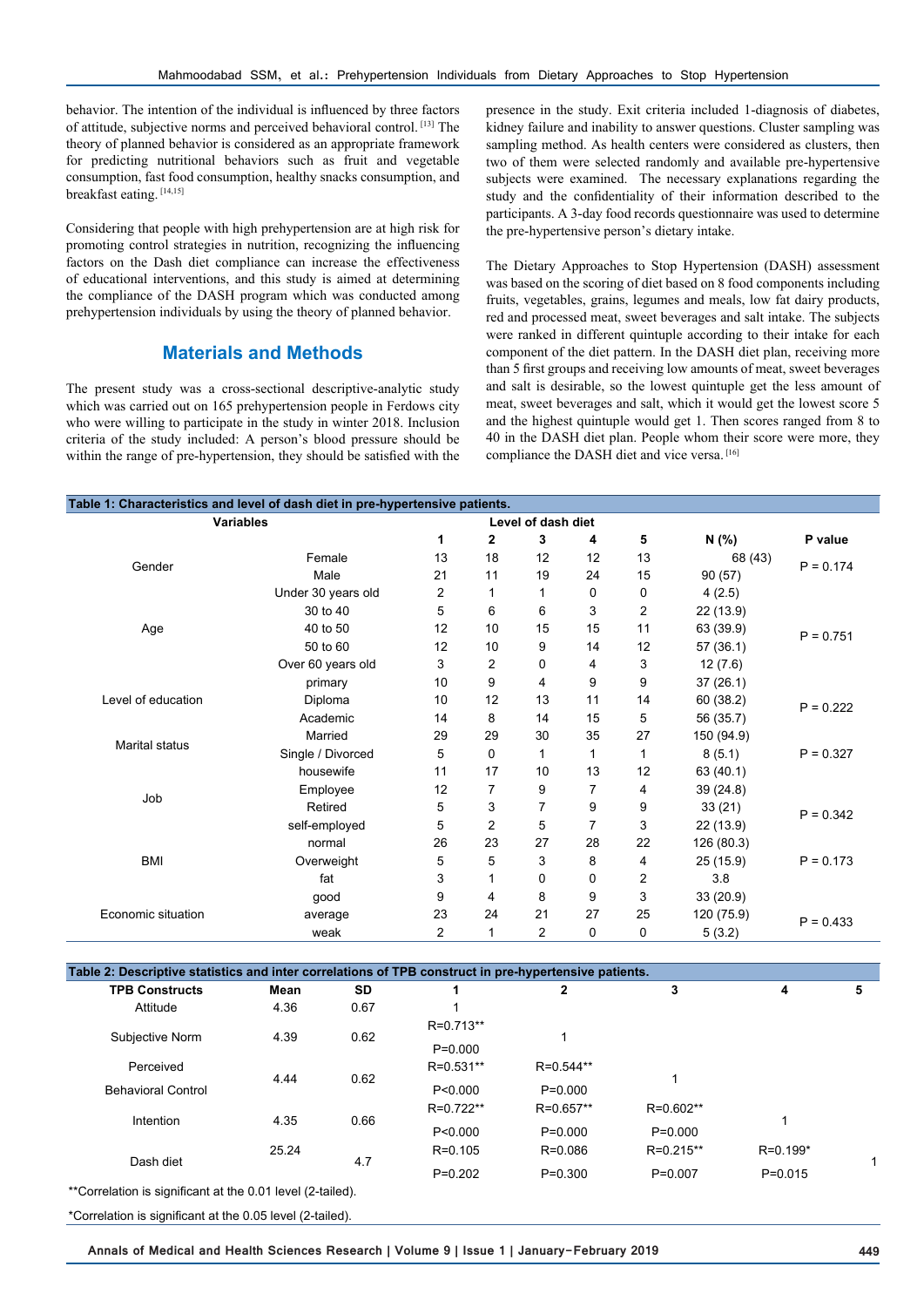| Table 3: Regression analysis of TPB variables as predictors of<br><b>Intention And Dash Diet.</b> |             |           |         |                |                               |  |  |  |  |
|---------------------------------------------------------------------------------------------------|-------------|-----------|---------|----------------|-------------------------------|--|--|--|--|
| Variables                                                                                         | ß           | <b>SE</b> | p-value | R <sub>2</sub> | <b>Dependent</b><br>variables |  |  |  |  |
| Attitude                                                                                          | 0.392 0.081 |           | 0.000   |                |                               |  |  |  |  |
| Subjective Norm                                                                                   | 0.188       | 0.089     | 0.028   | 0.72           | Intention                     |  |  |  |  |
| Perceived Behavioral<br>Control                                                                   | 0.343       | 0 074     | 0.000   |                |                               |  |  |  |  |
| Intention                                                                                         | 0.216       | 0 175     | n nnr   | N N4           | Dash Diet                     |  |  |  |  |

A researcher-made questionnaire was used to investigate the structure of the theory of planned behavior. The questionnaire was designed based on the opinions of health education experts, interviews with some pre-hypertensive and dietitian and cardiologists.

The content validity ratio (CVR) and content validity index (CVI) was used to determine the validity and content validity. For assessing the validity of the questionnaire, questions were completed and approved by the 10 health and nutrition and cardiovascular health professionals. In the present study, the reliability of the questionnaire was evaluated by using Cronbach's alpha calculation and finally a questionnaire with 59 questions in four constructs was designed: attitude toward the behavior with 12 questions, abstract norms with 27 questions, perceived behavioral control with 10 questions, and behavioral intention with 10 questions with Cronbach's alpha of 0.76-0.96.

Questions were in the form of Likert scale (5 options), the score of "*I completely agree*" option was 5 and the score of "*I completely disagree*" was 1. Data were analyzed by using SPSS software version 18 using correlation coefficient, linear regression and Chi-square test. The level of significance was 0.05 in the tests.

## **Results**

The average age of participants was 49 years old with a standard deviation of 8.99. The mean systolic blood pressure is  $133 \pm 9.82$ mmHg and diastolic blood pressure  $82 \pm 11$  mmHg. The demographic information is presented in Table 1.

Only 28 individual (17.7 percent) of pre-hypertensive people had the highest score in the diet. Chi-square showed that there was not a significant relationship between demographic variables and dietary compliance score (p>0.05) [Table 1].

The average Dash diet compliance was  $25.24 \pm 4.7$ . Attitudes toward behavior, abstract norms and perceived behavioral control were positively and significantly correlated with intention. The highest mean score among the constructs of the theory of planned behavior was belonged to perceived behavioral control  $(4.44 \pm 0.62)$  and the lowest score was belonged to behavioral intention  $(4.35 \pm 0.66)$ . The results of correlation test showed that following the DASH diet program with perceived behavioral control constructs and intention have a positive and significant relationship, as well as attitude toward behavior with intention (r=0.722) and perceived behavioral control with behavior (r=0.215) had the most correlation [Table 2].

The results of regression analysis showed that the constructs of the theory of planned behavior has predicted 72% of variance in behavioral intention and attitudes toward behavior, abstract norms, and perceived behavioral control has predicted the intention. The highest contribution in predicting behavioral intention wat belong to the intention toward behavior ( $\beta$ =0.392), and behavioral intention predicted 4% of the variance level of diet program compliance, β=0.216 [Table 3].

It seems that the development of the readiness and motivation to follow appropriate prevention and treatment programs and to preserve these programs in order to reduce the risk of cardiovascular disease is simply not achievable. [17] Therefore, the effective provision of educational services is related to the proper understanding of behaviors preventive. In relation to the effectiveness of the theory of planned behavior for studying and intervention in nutrition-related behaviors, many studies have been conducted that their results indicate the effectiveness of this theory. [14,15] Therefore, in this study, this theory was considered as the framework of the study.

**Discussion**

The results of this study showed that the average of compliance of the Dash diet was 25.24 and 17.7% of the pre-hypertensive people had the highest levels of compliance of the Dash diet. Mellen et al., in a national study, found the rate of the diet program compliance as 33.66% and among people with hypertension, 33.46%. [11] Similarly, Leon et al. reported the compliance rate of dietary supplements among hypertensive patients in the hospital, 20%. [18] The systematic results of Kawan et al. showed that the level of the diet plan compliance was generally low, [19] Racine et al. reported that only 21% of the participants were adherent in the interventional study after getting DASH diet counseling. [20] The difference in the findings could be due to a lack of a standard for measuring the compliance of the diet plan, as well as differences in the number and type of participants, and the credibility of the DASH diet assessment program.

According to demographic factors, the results showed that there was no significant relationship between Dash diet and none of these factors. The study of Abdul-Karimi et al. showed that age and BMI with physical activity were not significantly different among diabetic patients. [21] In the study of Leon and colleagues, gender, marital status, income levels have significant relationship with Dash diet compliance, [15] Gunther and colleagues did not found a relationship between BMI and compliance diet. <sup>[22]</sup> The differences in findings seem to be due to the differences in lifestyle, especially nutrition among cultures and communities, and among different illnesses.

The results of this study showed that there is a positive and significant correlation between the intention of compliance DASH diet plan and attitudes toward behavior, abstract norms and perceived behavioral control. However, the correlation between the structures and intention was different, so that the highest relationship was between intention and attitude (r=0.722) and the lowest was about perceived abstract norms (r=0.602).

The results of McDermott's overview on 42 articles and thesis showed that attitudes had the strongest relationship toward the intention r=0.54. [23] Also, in the Pawlak and Blanchard study, there was a strong predictive attitude for behavioral intention in research units. [14,24] In the study of Davarani et al., the attitude structure did not have a place in the prediction of intention. [25] According to AJZEN, whatever one has a better attitude toward one's behavior, and the important others in her/his life, they confirm one behavior to feel to have more control on behaviors and more likely to have intention to do the behavior. [13]

The results of the regression test showed that the constructs of the theory of planned behavior have predicted 72% of the behavioral intention variance. The constructions of the theory of planned behavior in the study of predictors of a healthy diet compliance among athletes was 72%, [24] and the prediction of a healthy diet among diabetics was 76%, [26] predicted physical activity was 37%, [25-27] predicting a change in snack consumption was  $47\%$ ,  $[28]$  it seems that the difference in findings is due to the difference in Kinds of behaviors, environment and study group. In this study, the constructs of attitude toward behavior,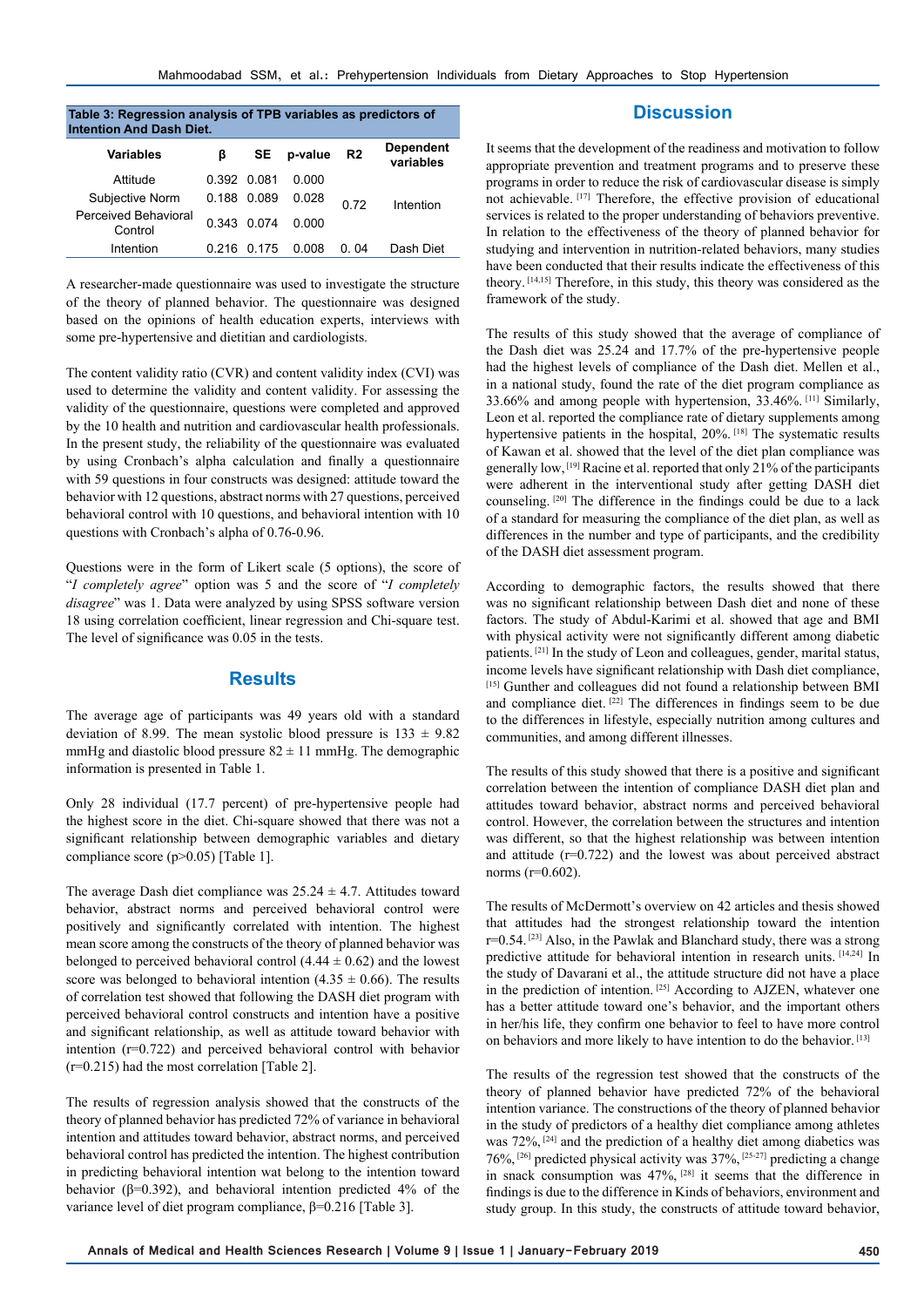abstract norms and perceived behavioral control were the predicator of intention which behavioral attitudes has the most contributed to predict behavioral intent.

In this study, it was found that behavioral intention has positive correlation with the DASH diet plan and predicted 4% of the diet compliance behavior, which is consistent with the results of the Wong 4% [29] and Yarmohammadi 6% [30] studies. Also, the results of Davarani et al. were 37%.

Intention in the theory of planned behavior is introduced as an essential and immediate introduction to behavior, [13] but there is no 100 percent relationship between intent and behavior. The intention is necessary for behavior, but it is not enough to act.<sup>[31]</sup> There was no significant statistical relationship between the consumption of fruits and vegetables in Godin et al. study, so that nutritional behaviors in these individuals became habitual.<sup>[32]</sup>

The present study was the first study in the field of Dash diet for prehypertensive patients in Iran which as well as the correlation, prediction of intention and behavior of Dash diet compliance plan was studied. Our study has some limitations, including collection of the dietary information and the structures of protection motivation theory through self-reporting, which could be a measurement error, in addition, the 3-day food records questionnaire was not able to measure the exact level of sodium diet, which is one of the main components of the diet. Also, the cross-sectional nature of this study was also a limitation of this study. However, it is recommended that by performing precise educational interventions based on the Theory of Planned Behavior, the practical effectiveness of this theory should be analyzed among pre-hypertensive individuals.

## **Conclusion**

The rate of compliance of the DASH diet was moderate among people with prehypertension. The present study showed that there is a correlation between all TPB constructs with the intention of diet compliance and all the structures predicted behavioral intention. Among the structures, the attitude toward behavior has the highest contribution in predicting behavioral intention. Therefore, considering the TPB function in predicting behavior, it is suggested to use predictive structures in designing educational interventions in order to improve the compliance rate of diet program.

## **Acknowledgement**

This study was funded by Shahid Sadoughi University of Medical Sciences, Yazd, Iran. Therefore, it is imperative for authors to acknowledge and appreciate all the prehypertension individuals participating in this research.

## **Ethical Approval**

The Ethics committee of the Shahid Sadoughi University of Medical Sciences-Yazd approved this study. Ethic code: IR.SSU.SPH. REC.13950103.

# **Conflict of Interest**

The authors disclose that they have no conflicts of interest.

#### **References**

1. Chobanian AV, Bakris GL, Black HR, Cushman WC, Green LA, Izzo JJ, et al. National Heart, Lung, and Blood Institute Joint National Committee on Prevention, Detection, Evaluation, and Treatment of High Blood Pressure; National High Blood Pressure Education Program Coordinating Committee: The seventh reportof the joint national committee on prevention, detection, evaluation and treatment of high blood pressure: the JNC 7 report. JAMA 2003;289:2560-2572.

- 2. Liszka HA, Mainous AG III, King DE, Everett CJ, Egan BM. Prehypertension and cardiovascular morbidity. Ann FAM Med. 2005;3:294-299.
- 3. Janghorbani M, Amini M, Gouya MM, Delavari A, Alikhani S, Mahdavi A. Nationwide survey of prevalence and risk factors of prehypertension and hypertension in Iranian adults. J Hypertens. 2008;26:419-426.
- 4. Mainous AR, Everett CJ, Liszka H, King DE, Egan BM. Prehypertension and mortality in a nationally representative cohort, American Journal of Cardiology, 2004;94:1496-1500.
- 5. Grotto I, Grossman E, Huerta M, Sharabi Y. Prevalence of prehypertension and associated cardiovascular risk profiles among young Israeli adults. Hypertension 2006;48:254-259.
- 6. Khosravi A, Emamian MH, Shariati M, Hashemi H, Fotouhi A. The prevalence of pre-hypertension and hypertension in an Iranian urban population. High blood pressure & cardiovascular prevention. 2014;21:127-135.
- 7. Pang W, Sun Z, Zheng L, Li J, Zhang X, Liu S, et al. Body mass index and the prevalence of prehypertension and hypertension in a Chinese rural population. Intern Med. 2008;47:893-897.
- 8. Sacks FM, Svetkey LP, Vollmer WM, Appel LJ, Bray GA, Harsha D, et al. Effects on blood pressure of reduced dietary sodium and the Dietary Approaches to Stop Hypertension (DASH) diet. DASH-Sodium Collaborative Research Group. N Engl J Med 2001;344:3-10.
- 9. Saneei P, Salehi-Abargouei A, Esmaillzadeh A, Azadbakht L. Influence of dietary approaches to Stop Hypertension (DASH) diet on blood pressure: a systematic review and meta-analysis on randomized controlled trials. NutrMetabCardiovasc Dis. 2014;24:1253-1261.
- 10.Appel LJ, Champagne CM, Harsha DW, Cooper LS, Obarzanek E, Elmer PJ, et al. Effects of comprehensive lifestyle modification on blood pressure control: Mainresults of the Premier clinical trial. JAMA: The Journal of the American Medical Association 2003;289: 2083-2093.
- 11.Mellen PB, Gao SK, Vitolins MZ, Goff DC Jr. Deteriorating dietary habits among adults with Hypertension: DASH dietary accordance, NHANES 1988-1994 and 1999-2004. Arch Intern Med. 2008;168:308-314.
- 12.Bertoni AG, Foy CG, Hunter JC, Quandt SA, Vitolins MZ, Whitt-Glover MC. A multilevel assessment of Barriers to adoption of Dietary Approaches to Stop Hypertension (DASH) among African Americans of Low socio-economic status. J Health Care Poor Underserved. 2011;22:1205-1220.
- 13.Ajzen I. The theory of planned behavior. Organizational behavior and human decision processes. 1991;50:179-211.
- 14.Blanchard CM, Fisher J, Sparling PB, Shanks TH, Nehl E, Rhodes RE, et al. Understanding Adherence to 5 servings of fruits and vegetables per day: a theory of planned behavior perspective. Journal of Nutrition Education and Behavior. 2009;41:3-10.
- 15.Mullan B, Wong C, Kothe E. Predicting adolescent breakfast consumption in the UK and Australia using an extended theory of planned behaviour. Appetite. 2013;62:127-132.
- 16.Fung TT, Chiuve SE, Mc Cullough ML, Rexrode KM, Logroscino G, Hu FB. Adherence to a DASH-Style Diet and Risk of Coronary Heart Disease and Stroke in Women. Arch Intern Med. 2008;168:713-720.